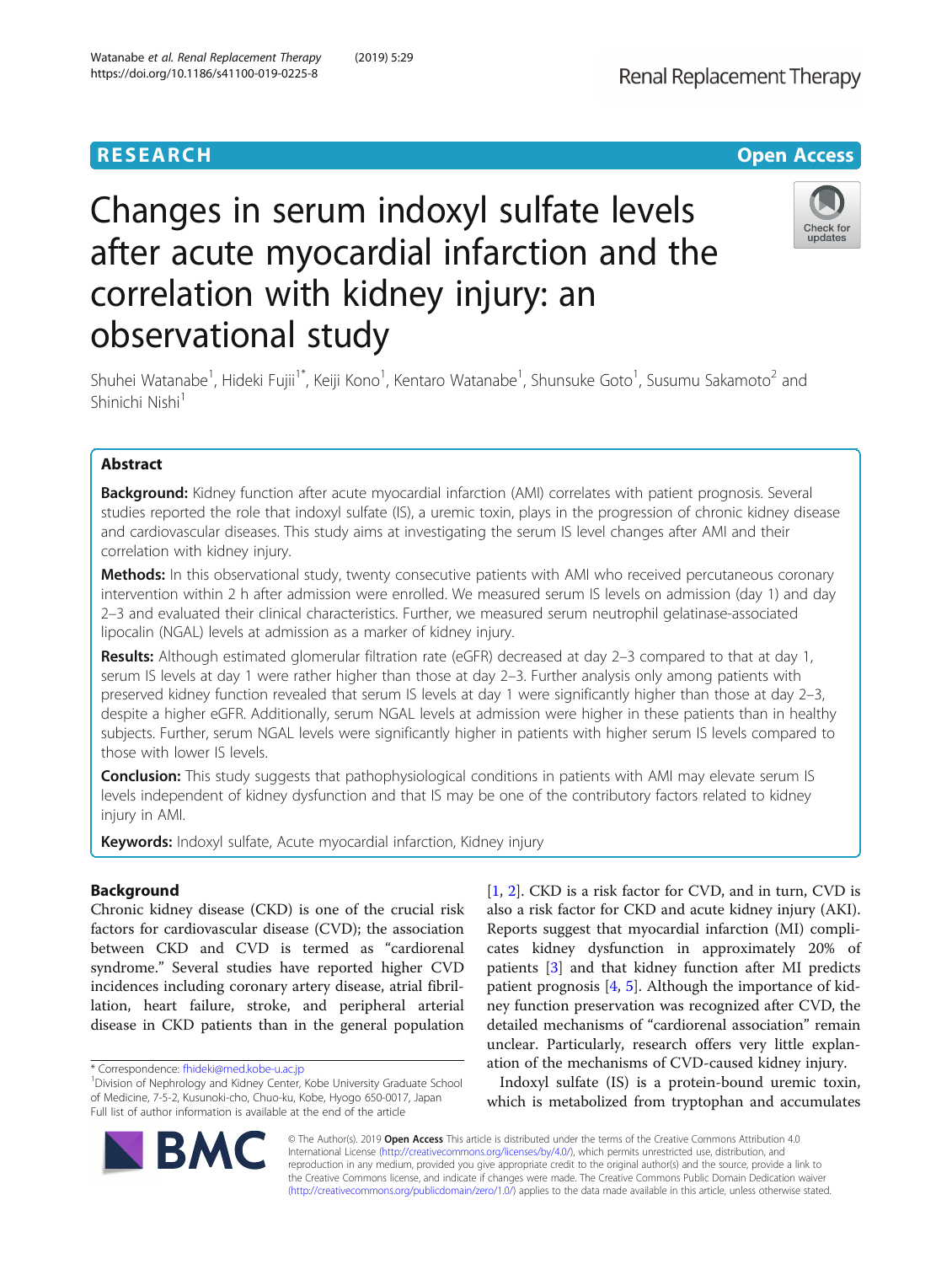with progression of kidney dysfunction. Furthermore, IS causes interstitial fibrosis and glomerular sclerosis and contributes to progression of kidney dysfunction [\[6](#page-5-0), [7](#page-5-0)]. Some studies have reported that IS is related not only to progression of CKD, but also to CVD. IS causes proliferation, hypertrophy, fibrosis, and calcification of vascular smooth muscle cells  $[8-10]$  $[8-10]$  $[8-10]$ . These facts suggest that IS is one of the crucial factors related to cardiorenal syndrome. Additionally, we recently reported that acute myocardial infarction (AMI) model rats exhibited higher serum IS levels compared to control rats, although the kidney function between the two groups was comparable. Our data suggested that the elevation of serum IS levels after AMI may be accountable for kidney injury. Furthermore, the administration of AST-120, an adsorptive agent of IS, ameliorated intrarenal injury because of decrease in the serum IS levels and urinary IS excretion in the experimental study [[11](#page-5-0)].

To date, no clinical study has investigated serum IS level changes after AMI and examined its relationship with kidney injury. The present study investigates serum IS levels before and after coronary intervention in patients with AMI and its relationship with clinical factors and kidney injury.

#### Methods

### Study population and procedures

In this observational study, 20 consecutive patients who were diagnosed with AMI and underwent percutaneous coronary intervention (PCI) within 2 h of visiting the Akashi Medical Center (Akashi, Japan) between October 2014 and April 2016 were enrolled. Iodinated contrast media was used in all procedures in this study. Patients with pressor agent administration to maintain appropriate hemodynamics during the hospitalization, coronary artery bypass graft surgery, severe valvular disease requiring treatment, infectious disease, collagen disease, and malignancy were excluded. Furthermore, patients whose kidney function was CKD stage 5 and 5D and whose data were not available were excluded from the study.

AMI was defined as the detected elevation of serum cardiac biomarker levels, such as cardiac troponin, creatine kinase (CK), or creatine kinase-MB (CK-MB), and demonstrated a new significant ST elevation ≥ 0.1 mm on electrocardiogram, and/or typical ischemia symptom such as chest pain and dyspnea [\[12](#page-5-0)]. Coronary angiography revealed intracoronary thrombus in at least a single coronary area. The presence of a CVD history was determined on the basis of history taking and clinical records. Diabetes mellitus was defined as a casual blood glucose level ≥ 200 mg/dL, HbA1c (National Glycohemoglobin Standardization Program [NGSP]) ≥ 6.5%, and/or use of antidiabetic medications (insulin or oral hypoglycemic agents). Hypertension was defined as a history of hypertension and/or use of antihypertensive drugs. Hyperlipidemia was defined as a low-density lipoprotein cholesterol level  $\geq 140$  mg/dL and/or the use of statins.

We conducted serum IS level measurements and other biochemical tests on admission before PCI (day 1) and day 2–3. We evaluated serum IS level changes and assessed the relationship of serum IS levels with clinical factors. In addition, we examined the relationship between serum IS level changes and estimated glomerular filtration rate (eGFR) to confirm the association of its change with kidney function. Furthermore, these evaluations were conducted only in patients with eGFR  $\geq 60$ mL/min/1.73 m<sup>2</sup>. To ascertain normal serum IS levels, we also measured serum IS levels in 5 healthy volunteers. Finally, we investigated the relationship of serum neutrophil gelatinase-associated lipocalin (NGAL) levels with serum IS levels and other clinical factors.

#### Serum measurements

Venous blood was collected from patients on admission before PCI and day 2–3. Laboratory tests were conducted using standardized clinical laboratory methods, and remainder serum samples were stored at − 80 °C until analysis. eGFR was calculated using J-MDRD (modified for Japanese) equation:  $eGFR = 194 \times (serum creation-$ ine)<sup>-1.094</sup> × (age)<sup>-0.287</sup> × (0.739 if female) [\[13\]](#page-5-0). Serum IS levels were evaluated using high-performance liquid chromatography (Fushimi, Tokyo, Japan). In addition, we evaluated serum NGAL levels at day 1 using a commercially available assay (Antibody Shop, Gentofte, Denmark). All the values of normal healthy subjects were obtained from a previously published report [[14](#page-5-0)].

#### Statistical analysis

Data were analyzed using the IBM SPSS statistics version 23.0 (SPSS Inc., Chicago, IL, USA). Values are summarized using proportions, mean ± SD, or medians and interquartile range depending on the normality or nonnormality of the data distribution. Data distribution was evaluated using the Kolmogorov-Smirnov test. Data at day 1 and day 2–3 were compared using a Wilcoxon signed-rank test. The Mann–Whitney  $U$  test was used to compare variables between two groups. The correlation of the study variables was evaluated using Spearman rank test. To determine the independent factors correlated to serum IS levels, we performed a multivariate analysis including age and kidney function. Furthermore,  $P < 0.05$  was considered statistically significant.

# Results

# Patient characteristics

Table [1](#page-2-0) presents the characteristics of enrolled patients on admission. In the present study, the mean eGFR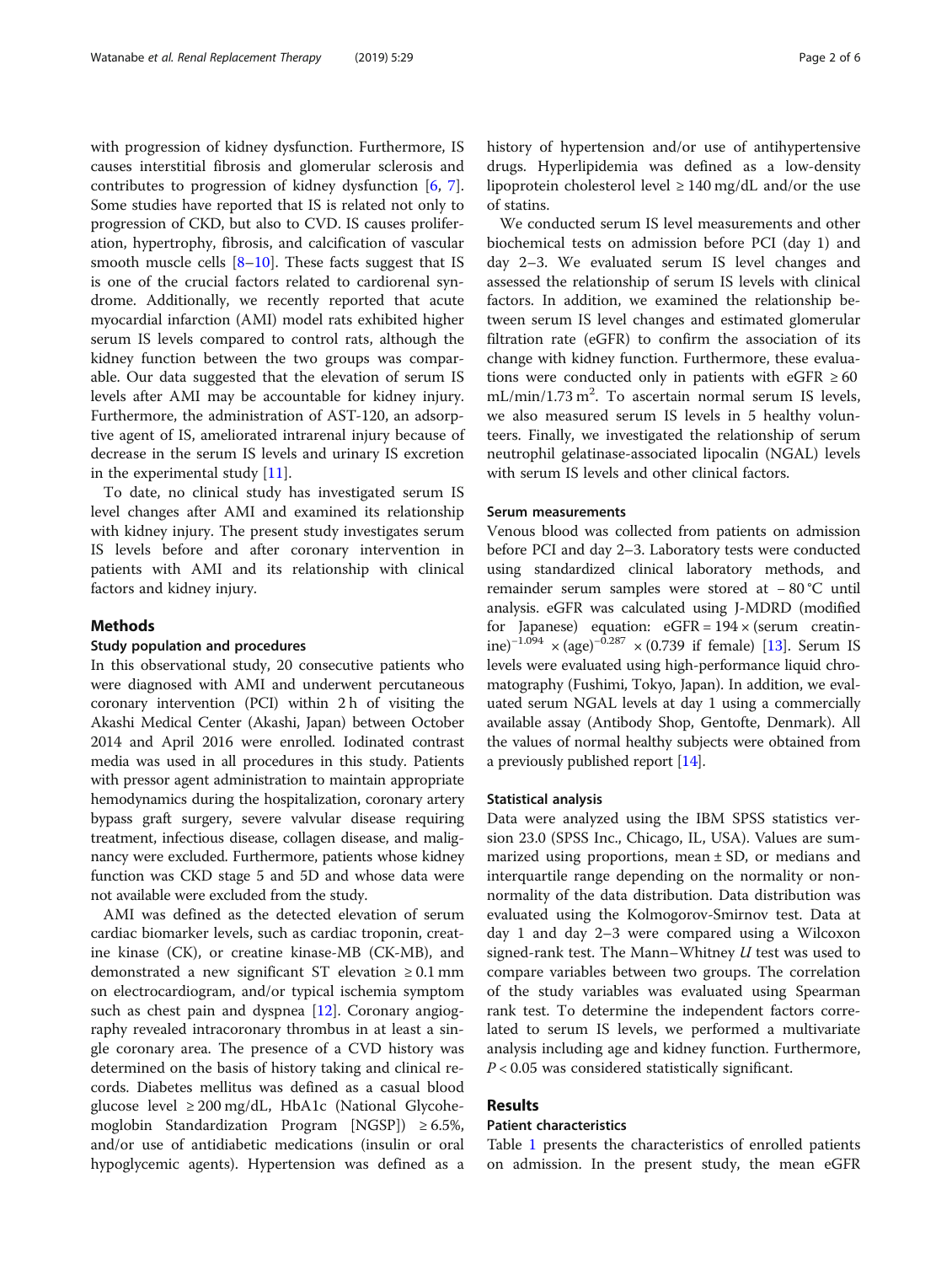#### <span id="page-2-0"></span>Table 1 Patient characteristics

|                                    | $(n = 20)$             |
|------------------------------------|------------------------|
| Age (years)                        | $68 \pm 12$            |
| Sex (male/female)                  | 15/5                   |
| Smoking (%)                        | 12(60)                 |
| History of CVD (%)                 | 3(15)                  |
| Diabetes mellitus (%)              | 12 (60)                |
| Systolic blood pressure (mmHq)     | $126.9 \pm 24.3$       |
| Diastolic blood pressure (mmHg)    | $74.4 \pm 15.3$        |
| eGFR (mL/min/1.73 m <sup>2</sup> ) | $71.6 \pm 25.1$        |
| Indoxyl sulfate (µg/mL)            | $0.56$ $[0.32 - 0.93]$ |
| Max CK (U/L)                       | 1924.0 [719.5-3067.0]  |
| Max CK-MB (U/L)                    | 207.5 [74.3-300.0]     |
| NT-pro BNP (pg/mL)                 | 159.0 [33.3-1610.0]    |
| Dose of contrast media (mL)        | $190.7 \pm 52.5$       |
| LVEF $(% )$                        | $53.1 \pm 11.3$        |
| Antiplatelet agent (%)             | 1(5)                   |
| Statin (%)                         | 4(20)                  |
| Ca-blocker (%)                     | 4(20)                  |
| RAS-I (%)                          | 5(25)                  |
| B-blocker (%)                      | 0(0)                   |

BMI body mass index, CVD cardiovascular disease, eGFR estimated glomerular filtration rate, CK creatine kinase, NT-pro BNP N-terminal pro-B-type natriuretic peptide, LVEF left ventricular ejection fraction, Ca-blocker calcium channel blocker, RAS-I renin-angiotensin system inhibitor

value at day 1 was  $71.6 \pm 25.1$  mL/min/1.73 m<sup>2</sup> and total 14 patients (70.0%) demonstrated eGFR > 60 mL/min/  $1.73 \text{ m}^2$ . The maximum CK and CK-MB levels were 1924.0 [719.5–3067.0] and 207.5 [74.3–300.0] IU, respectively. The left ventricular ejection fraction after PCI was  $53.1 \pm 11.3$ %. The mean used dose of contrast media was  $190.7 \pm 52.5$  mL, which did not widely vary among patients. Further, the mean amount of fluid infusion was 2825.0 ± 494.0 mL.

# Changes in kidney function and serum indoxyl sulfate levels

Figure [1a](#page-3-0) shows eGFR decrease at day 2–3 compared to that at day 1 (72.8 [49.0–93.6] to 70.4 [50.4–85.8] mL/  $\min/1.73 \text{ m}^2$ ,  $P < 0.05$ ; Fig. [1a](#page-3-0)). However, serum IS levels at day 2–3 also significantly decreased compared to that at day 1 (0.56 [0.32–0.93] to 0.48 [0.22–0.76] μg/mL,  $P < 0.05$ ; Fig. [1](#page-3-0)b). Serum IS levels in healthy volunteers were 0.33 [0.18–0.44] μg/mL. Then, we evaluated these data only in patients with eGFR  $\geq 60$  mL/min/1.73 m<sup>2</sup>  $(N = 14)$  for evaluation in patients with comparatively normal kidney function. eGFR significantly decreased at day 2–3 (82.3 [71.9–97.3] to 80.9 [69.5–88.9] mL/min/  $1.73 \text{ m}^2$ ,  $P < 0.05$ ; Fig. [1c](#page-3-0)). Furthermore, serum IS levels also significantly decreased at day 2–3 (0.45 [0.28–0.84] to 0.28 [0.20–0.62]  $\mu$ g/mL, *P* < 0.05; Fig. [1](#page-3-0)d). In both groups, no significant relationship between changes in serum IS level and changes in eGFR was observed. Furthermore, there was no significant relationship between changes in serum IS level and total amount of fluid infusion.

# Correlation of serum IS levels with clinical factors on admission

Serum IS levels at day 1 significantly correlated with age  $(r = 0.548, P < 0.05)$  and eGFR  $(r = -0.512, P < 0.05)$ . No significant correlation of serum IS levels at day 1 with the degree of myocardial damage and cardiac function after PCI was observed (Table [2](#page-3-0)). The results of the multivariate analysis including age and eGFR suggested that age was tended to be correlated with serum IS levels at day 1  $(\beta = 0.511, P = 0.06).$ 

# Serum NGAL levels and the relationship with serum IS levels

We examined serum NGAL levels, a kidney injury biomarker, for evaluating kidney injury on admission. The serum NGAL levels in the patients were 231.0 [162.0– 371.6] ng/mL. The levels in our patients were significantly higher than those in normal healthy subjects referring a previous report (35.4 [18.9–46.5] ng/mL) [[14\]](#page-5-0). Serum NGAL levels tended to be correlated with serum IS levels  $(r = 0.429, P = 0.059;$  Fig. [2a](#page-4-0)). Furthermore, when we categorized patients into two groups based on whether serum IS levels were higher than median levels or not, serum NGAL levels were significantly higher in patients with higher serum IS levels compared to those with lower IS levels (Fig. [2](#page-4-0)b). After the adjustment by eGFR  $\geq 60$  mL/min/1.73 m<sup>2</sup> or not, serum NGAL levels tended to positively correlate with higher serum IS levels at day 1 ( $\beta$  = 0.469, P = 0.065).

# **Discussion**

To the best of our knowledge, this study is the first that evaluates serum IS level changes in patients at acutephase of AMI. The results of this study revealed that serum IS levels significantly decreased at day 2–3 compared to those at day 1, independent of the kidney function, and serum IS levels tended to correlate with serum NGAL levels at acute phase.

Kidney dysfunction is one of the most crucial complications related to poor prognosis in patients with AMI. The mortality of patients with AMI increases with deterioration of kidney function [[4](#page-5-0)]. Other studies have reported that only 0.3 mg/dL change in serum creatinine above the baseline during the acute phase of AMI is related to long-term mortality [\[5](#page-5-0)]. The mechanisms of kidney injury in AMI are assumed to be multifactorial, for example, decreased arterial perfusion, venous congestion, use of contrast media, inflammation, and so on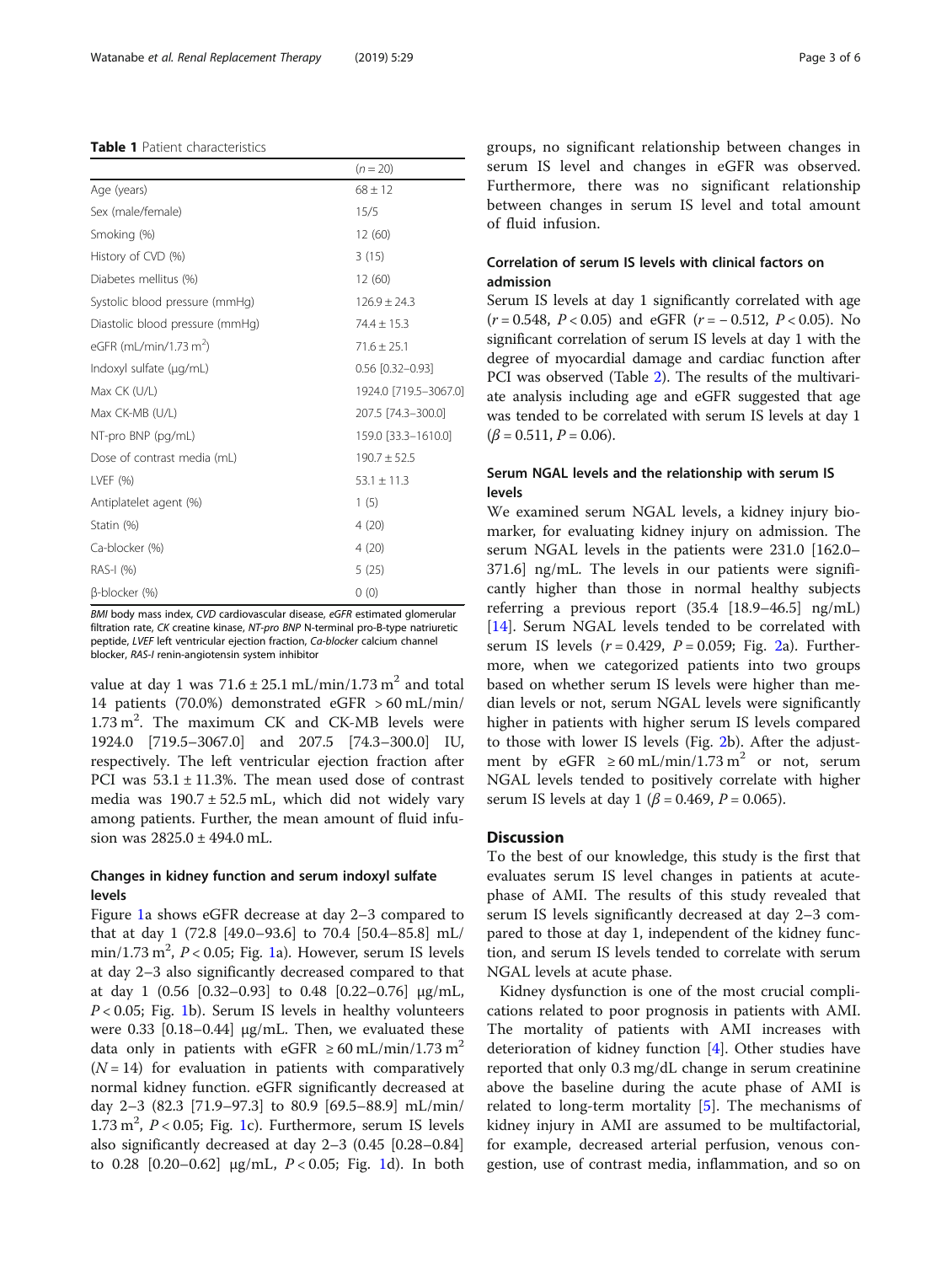<span id="page-3-0"></span>

[[15\]](#page-5-0). Thus, although kidney function is crucial for patients with AMI, the detailed mechanisms of kidney injury in AMI have not been completely understood.

IS is a uremic toxin that accumulates with deterioration of kidney function and causes progression of kidney and cardiac dysfunction [[16](#page-5-0)]. IS production depends on metabolization of dietary protein to indole by intestinal bacteria, such as Escherichia coli, and SULT1A1

| Table 2 Correlation between serum IS levels at day 1 and |  |  |  |  |
|----------------------------------------------------------|--|--|--|--|
| clinical factors                                         |  |  |  |  |

|                         | r        | р     |
|-------------------------|----------|-------|
| Age                     | 0.548    | 0.012 |
| <b>BMI</b>              | $-0.391$ | 0.088 |
| Systolic blood pressure | $-0.160$ | 0.502 |
| Hemoglobin              | $-0.084$ | 0.726 |
| CRP                     | 0.022    | 0.928 |
| eGFR                    | $-0.512$ | 0.021 |
| Max CK                  | $-0.129$ | 0.587 |
| Max CK-MB               | $-0.012$ | 0.960 |
| NT-pro BNP              | 0.293    | 0.210 |
| LVEF                    | $-0.218$ | 0.355 |

BMI body mass index, CRP C-reactive protein, eGFR estimated glomerular filtration rate, CK creatine kinase, NT-pro BNP N-terminal pro-B-type natriuretic peptide, LVEF left ventricular ejection fraction

expression in the liver [[17,](#page-5-0) [18](#page-5-0)]. In general, the impaired kidney function in addition to such an increase in the IS production leads to the elevation of serum IS levels [\[17](#page-5-0)]. However, a recent report demonstrated that serum IS levels were significantly associated with cardiac dysfunction marker and cardiac event after adjustment for kidney function [[19\]](#page-5-0). Our previous experimental study using the MI model rats demonstrated elevated serum IS levels independent of kidney function and urinary albumin excretions [[11](#page-5-0)]. Furthermore, we demonstrated that kidney injury biomarkers, such as NGAL, kidney injury molecule-1 (KIM-1), and liver-type fatty acidbinding protein (L-FABP), significantly decreased with the administration of AST-120, which reduces IS production. Similarly, other studies have also reported that serum IS levels increased in the MI model rats and that the levels correlated with tissue expression of kidney injury biomarkers, such as KIM-1, in kidney tissues [\[20](#page-5-0)]. In addition, the studies also revealed that the administration of AST-120 attenuated kidney fibrosis. These facts suggest that CVD, including MI, may contribute to elevated serum IS levels without any relation to kidney function and that IS could cause kidney injury in CVD.

In the present study, serum IS levels were lower at day 2–3 than those at day 1, although eGFR was lower at day 2–3 compared to that at day1; the IS variation did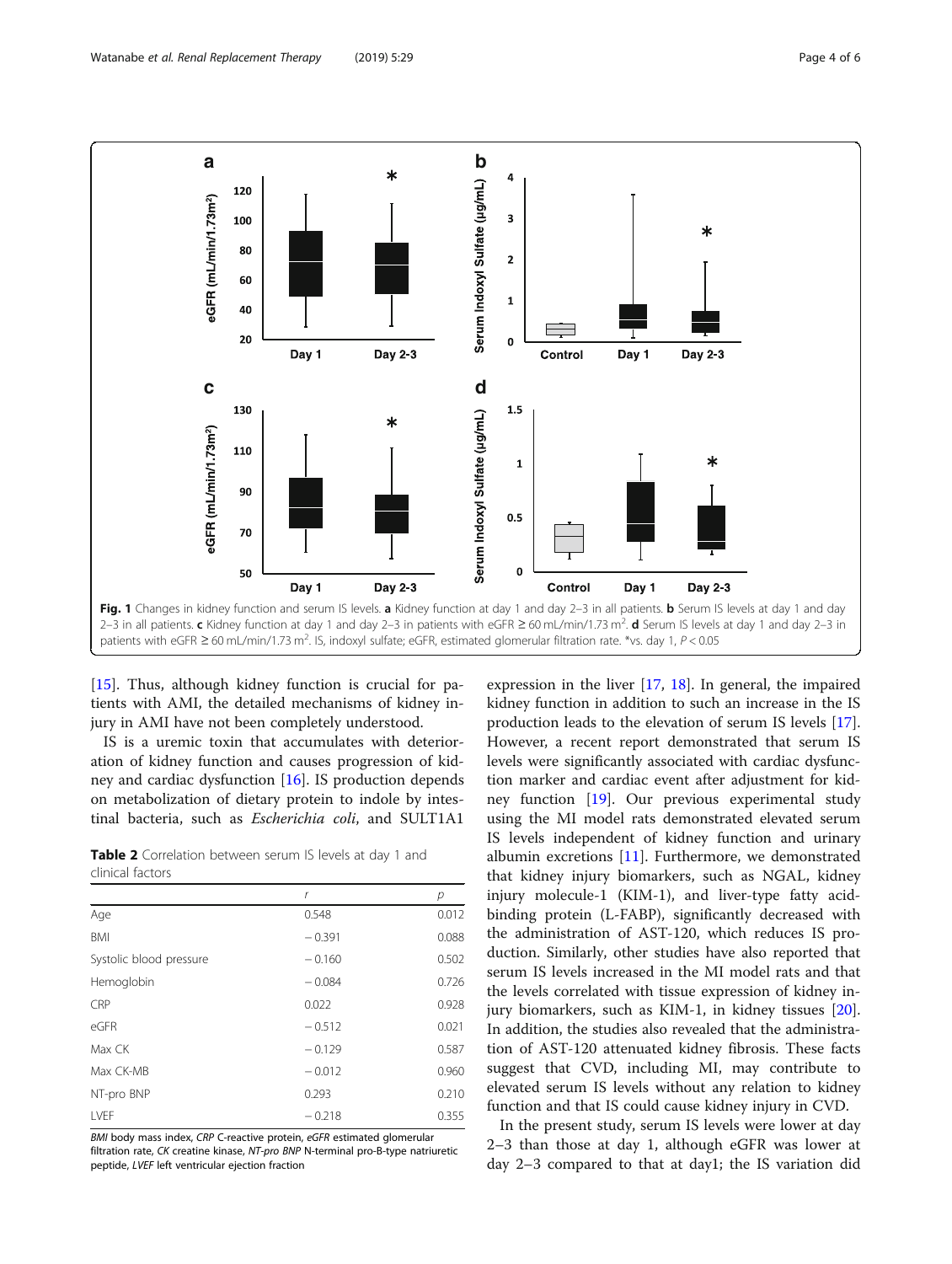<span id="page-4-0"></span>

not correlate with the eGFR variation. This suggested that serum IS levels increased independent of the kidney function in patient with AMI, which corroborate the results of previous experimental studies. Further, our data demonstrated that serum NGAL levels were significantly higher in patients with higher serum IS levels compared to those with lower IS levels and serum NGAL levels tended to correlate with higher serum IS levels after adjustment by kidney function. Therefore, we anticipated that serum IS level elevation might contribute to the worsening of the kidney function in the future, even in the clinical setting. Based on these facts from experimental studies, we hypothesized that lowering serum IS levels could possibly prevent the progression of kidney injury and might improve the prognosis of patients with AMI. AST-120 may have clinical benefits in patients with AMI; however, because the efficacy of AST-120 on kidney protection is controversial at present [\[21,](#page-5-0) [22](#page-5-0)], further studies are required to validate these hypotheses.

The present study has several limitations. The sample size that can be used is very small. Therefore, a statistically significant correlation between serum IS levels and serum NGAL levels could not be obtained. Although more patients were required, it was difficult to find appropriate patients with AMI at a single center. Based on the results of this study, we intended to shortly conduct an extensive, multicenter clinical study. Next, serum NGAL is one of the markers of kidney injury but which have some limitations. Serum NGAL could be affected not only kidney injury but also other factors such as inflammation. In this study, we could not measure serum NGAL levels and other surrogate markers such as urinary NGAL, KIM-1, or L-FABP in healthy subjects. Furthermore, we could not elucidate the mechanisms causing elevated serum IS levels in AMI from the results of this study. However, we speculate several

possibilities based on previous studies [\[23](#page-5-0)–[26\]](#page-5-0). First, alteration of intestinal flora can be one of the mechanisms involved. The intestinal flora was controlled by neurophysiological conditions and catecholamine secretion from the host [\[23](#page-5-0)]. Changes in these factors alter the intestinal flora within a few hours [\[24\]](#page-5-0). Hence, highstress conditions induced by MI may possibly alter the intestinal flora, leading to an increased indole synthesis. Second, SULT1A1 disorder could also be one of the mechanisms involved. SULT1A1 is a rate-limiting IS enzyme [\[18](#page-5-0)]. Recent experimental studies have reported that glucocorticoid and AKI increased SULT1A1 expression [\[25](#page-5-0), [26\]](#page-5-0). Critical illnesses, such as MI, may affect SULT1A1 expression. Since we could not confirm these changes in the present study, further studies are required in the future.

## Conclusion

This result of this novel study, that focuses on IS in patients with AMI, suggests that serum IS increases in patients with AMI independent of the kidney function and that IS may be related with kidney injury. Overall, IS may be one of the crucial factors linked to CVD and kidney injury.

#### Abbreviations

AKI: Acute kidney injury; AMI: Acute myocardial infarction; BMI: Body mass index; Ca-blocker: Calcium channel blocker; CK: Creatine kinase; CKD: Chronic kidney disease; CK-MB: Creatine kinase-MB; CRP: C-reactive protein; CVD: Cardiovascular disease; eGFR: Estimated glomerular filtration rate; IS: Indoxyl sulfate; KIM-1: Kidney injury molecule-1; L-FABP: Liver-type fatty acid-binding protein; LVEF: Left ventricular ejection fraction; MI: Myocardial infarction; NGAL: Neutrophil gelatinase-associated lipocalin; NGSP: National Glycohemoglobin Standardization Program; NT-pro BNP: N-terminal pro-Btype natriuretic peptide; RAS-I: Renin-angiotensin system inhibitor

#### Acknowledgements

The authors thank Dr. Masahito Kawata (Division of Cardiology, Akashi Medical Center) for recruiting the study participants.